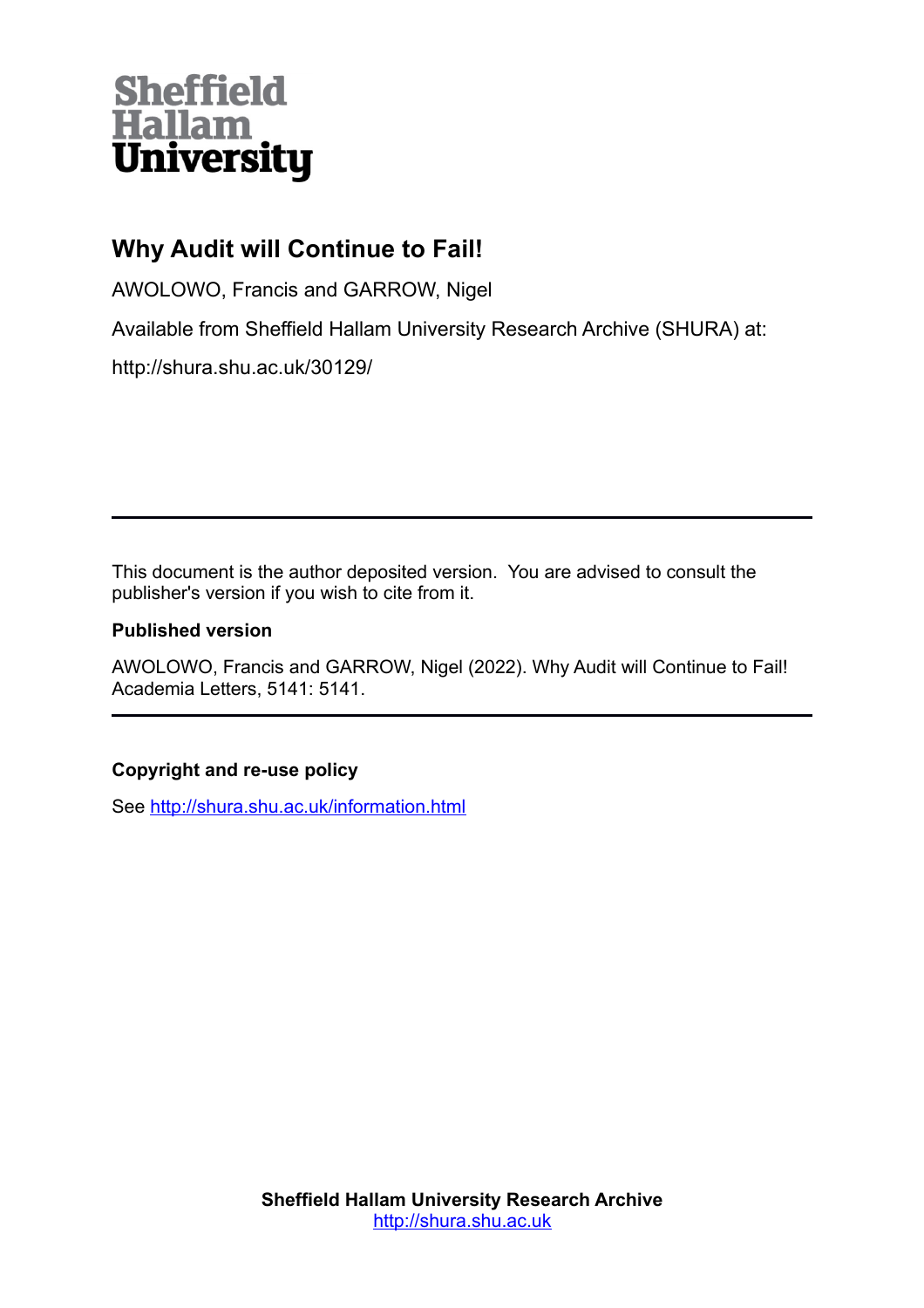# ACADEMIA Letters

# *Why Audit will Continue to Fail!*

Ifedapo Francis Awolowo, Sheffield Hallam University Nigel Garrow, Sheffield Hallam University

### **Background**

The Wirecard  $\epsilon$ 1.9 billion missing cash and 3.2 billion debt scandals have ignited the conversation about audit complacency in the financial reporting process. Financial statement fraud, audit failures and the sudden collapse of companies without any warning signs have increased in size and occurrence recently, and Wirecard is another example of this. While we were still anguishing on the Wirecard scandals and the inability of their auditor to pick up this material fraud, then came Lookers, the UK car dealership company, and the revelation of it overstating its profitability by £25.5 million (Campbell, 2020).

Financial statement fraud is not new. This list is unending when we talk about financial statement fraud. Management has always deployed different techniques to portray a good outlook for their companies through manipulations of financial statements. This can be dated back to the Royal Mail Steam Packet Company scandal of 1931, to Equity Funding scandal 1973, down to Polly Peck 1990. Enron happened in 2001, Madoff in 2008, Olympus 2011, Tesco 2014, Toshiba 2015, and Patisserie Valerie in 2018 (Awolowo, 2019).

This kind of occurrence is a severe threat to the integrity of financial reporting and corporate governance systems (Hogan, et al., 2008; Smith & Crumbley, 2009; Bhasin, 2013) and often results in a loss of confidence in the financial reporting process by investors and other stakeholders (Hogan, et al., 2008; Smith, 2015).

The impact of financial statement fraud of any scale is enormous on the stakeholders, and related losses are in billions of dollars. The Association of Certified Fraud Examiners

*Academia Letters, April 2022* ©2022 by the authors — Open Access — Distributed under CC BY 4.0

**Corresponding Author:** Ifedapo Francis Awolowo, i.f.awolowo@shu.ac.uk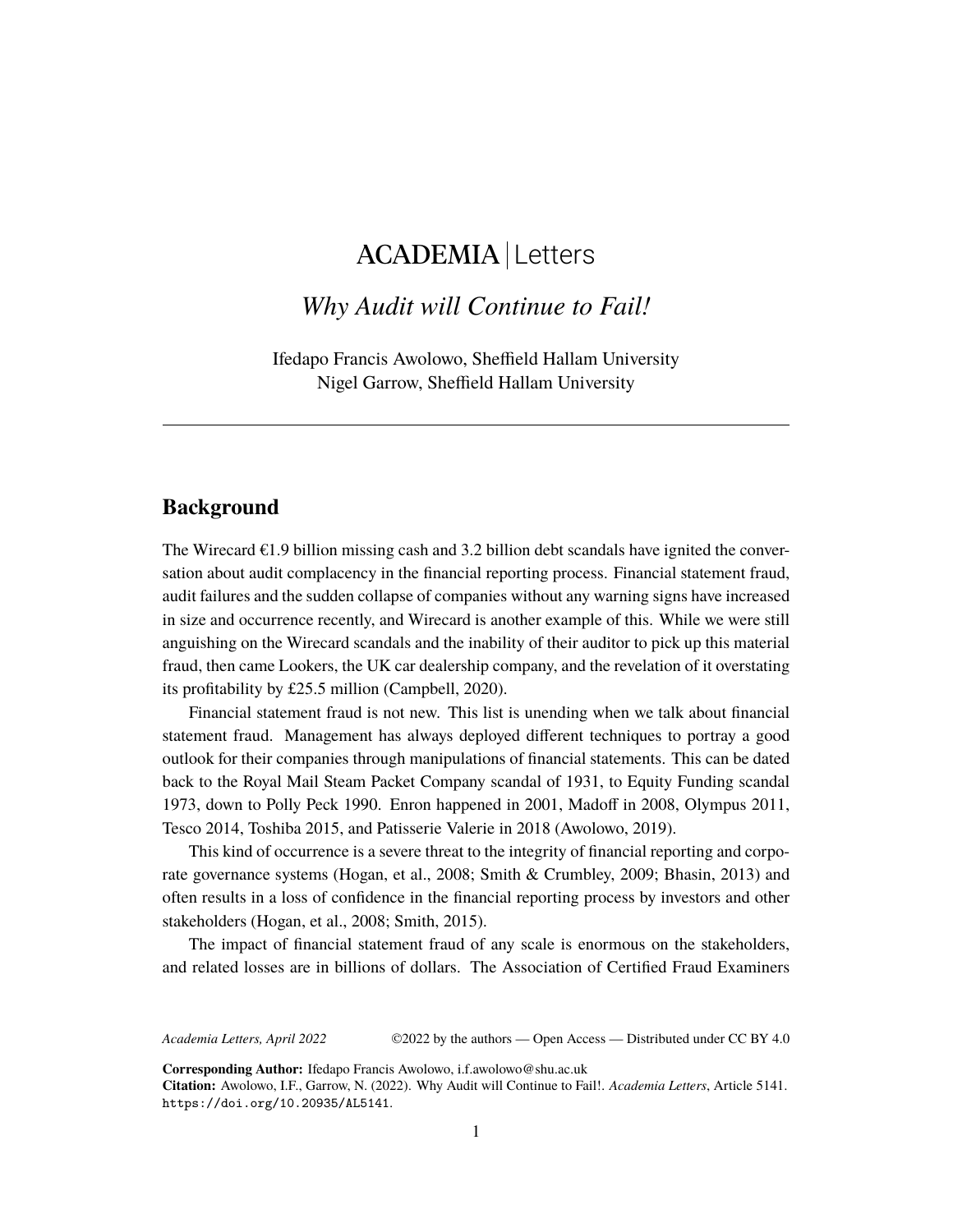report to the nation on occupational fraud and abuse (2020) estimated that the median loss to financial statement fraud is \$954,000.

The negative impact of financial statement fraud is not only threatening the going concern of the company but also impacting other stakeholders in various ways including, but not limited to, loss of jobs and pensions, reduction in stock prices and shareholders' values, and corporate reputational damage (Colby, 2013). Furthermore, financial statement fraud was a significant contributor to the global financial crisis of 2008 (Black, 2010). Financial statement fraud threatens both debt and capital markets' efficiency, liquidity, and safety (Black, 2010).

Fraudulent reporting will most likely increase in occurrence due to the global pandemic caused by COVID19 as companies try to portray a good outlook and, in the process, may "sugarcoat" their annual report.

Financial statement fraud is a form of "occupational fraud" (ACFE, 2016), which involves the *"deliberate misrepresentation of the financial condition of an enterprise accomplished through the intentional misstatement or omission of amounts or disclosures in the financial statements to deceive financial statement users"* (ACFE, 2018).

The aftermath of the Enron accounting scandal saw the Chair of the Board and President of the American Institute of Certified Public Accountants issued the following joint statement: *"Our profession enjoys a sacred public trust and for more than one hundred years has served the public interest. Yet, in a short period, the stain from Enron's collapse has eroded our most important asset: Public Confidence"* (Castellano & Melancon, 2002, p. 1).

Sadly, for the past 500 years, accounting and auditing concepts have not changed (Silverstone, et al., 2012). In this age of information revolution, the accounting profession still relies on an audit technique that was utilised before the industrial period. The reliance on this industrial age audit technique has resulted in an unrelenting series of embarrassing financial statement fraud and audit failures.

#### **Auditing Profession is in Denial**

The auditing profession's prevailing wisdom is a complete denial of the responsibility to detect fraud in the financial statement. This denial is evident in the International Standard on Auditing (ISA) 240, which places the responsibility for preventing and detecting fraud solely on those charged with the management and governance of entities. This denial makes one wonder what auditors' role is in reducing information asymmetry, which is evident in an agency relationship between shareholders and the management (Awolowo, 2019).

Nevertheless, this denial has not stopped financial statement fraud from occurring. Neither has it prevented the profession from being heavily criticised and questioned by stakeholders

*Academia Letters, April 2022* ©2022 by the authors — Open Access — Distributed under CC BY 4.0

**Corresponding Author:** Ifedapo Francis Awolowo, i.f.awolowo@shu.ac.uk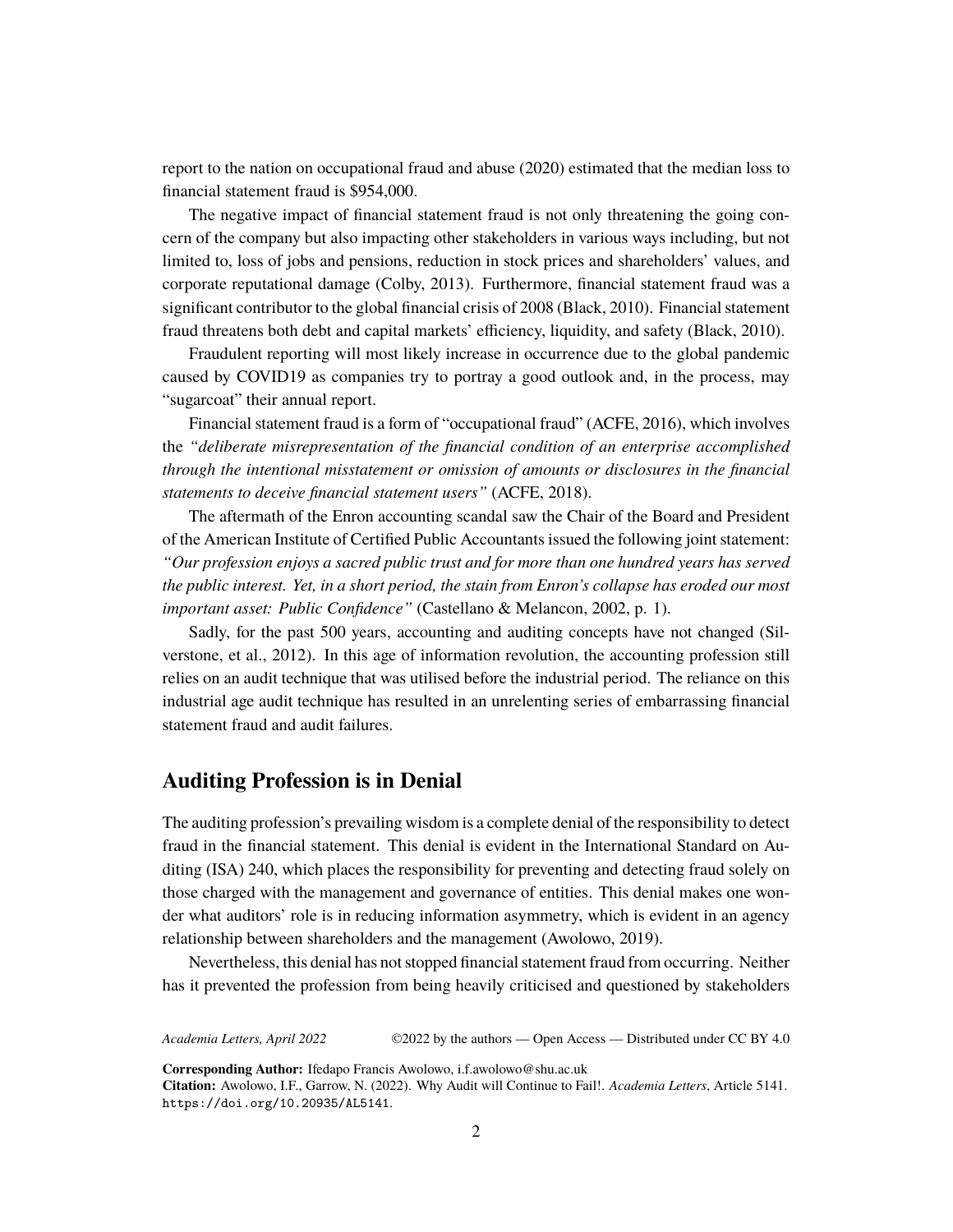after any revelation of fraudulent financial reporting. The first question the business community is always quick to ask after any fraudulent financial reporting announcement is **who are the auditors?** (Awolowo, et al., 2018)

Nowadays, the frequency at which corporate entities collapse because of financial statement fraud has raised a serious question on whether the current accounting system of reporting and financial controls is working (Smith & Crumbley, 2009; Garrow, et al., 2019). We witnessed Patisserie Valerie's collapse into administration in early 2019 due to financial statement fraud (Uttley, 2019).

Stephen Griggs, a senior managing partner at Deloitte UK, made the following remark in The Times newspaper on the 2nd of April 2019: "For many years we have talked about the role that auditors play in providing trust and confidence in the capital market. Yet audit has not moved with the times. We need to do more to evolve it to meet the expectations of all stakeholders."

The amount of money the Big Four audit firms have paid in fines between mid-2017 and mid-2019 is enormous. If auditors do not have responsibility for detecting fraud in the financial statement, how come they are always quick to be fined by regulators after any revelation of financial statement fraud. Table 1 below shows the fines paid by the Big four audit firms.

*Academia Letters, April 2022*

©2022 by the authors — Open Access — Distributed under CC BY 4.0

**Corresponding Author:** Ifedapo Francis Awolowo, i.f.awolowo@shu.ac.uk **Citation:** Awolowo, I.F., Garrow, N. (2022). Why Audit will Continue to Fail!. *Academia Letters*, Article 5141. https://doi.org/10.20935/AL5141.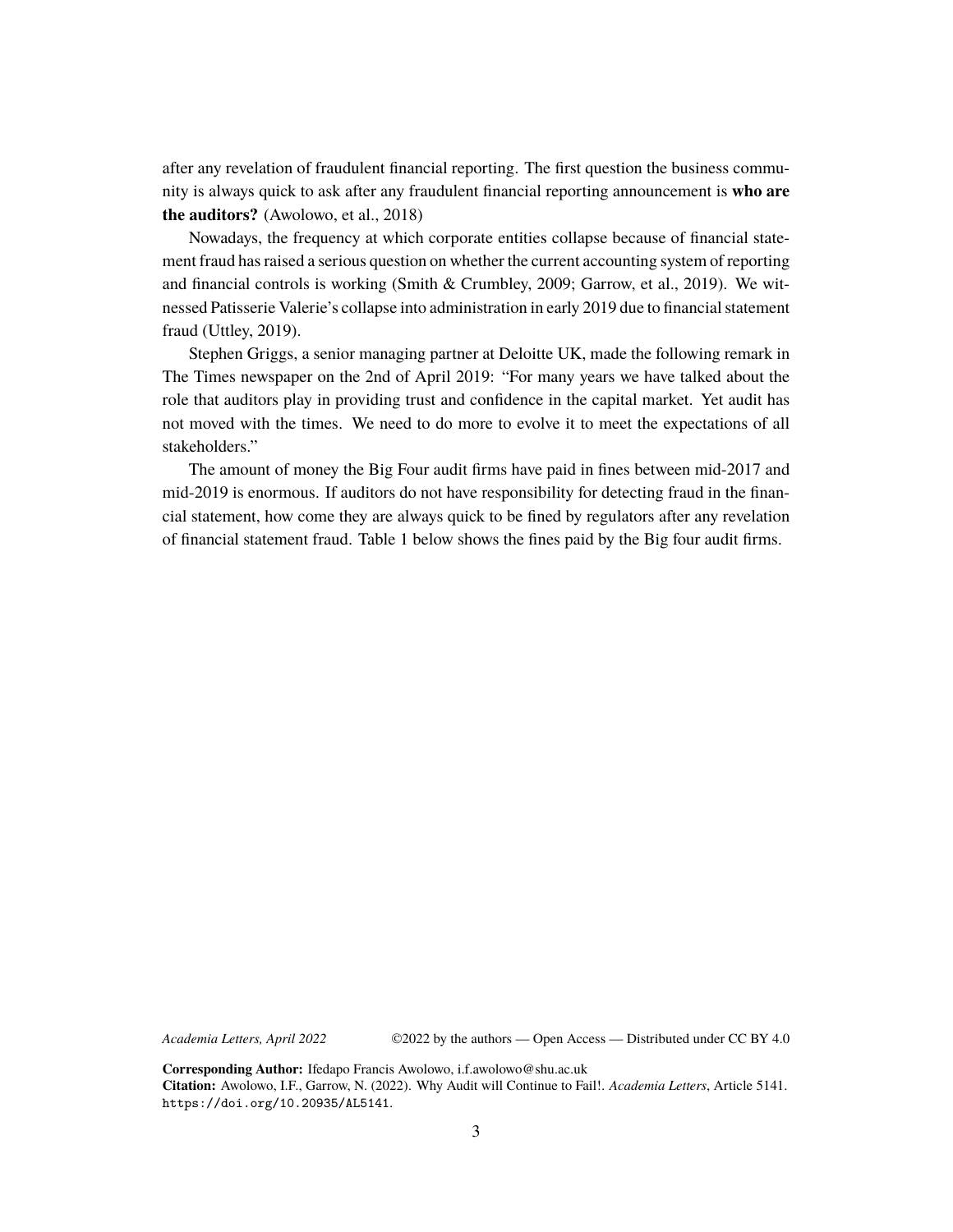| <b>Name of Audit Firm</b> | Year | Fine   | <b>Company Involved</b>       |
|---------------------------|------|--------|-------------------------------|
| <b>KPMG</b>               | 2019 | £5M    | Co-operative Bank audit       |
| <b>KPMG</b>               | 2019 | £12.5M | <b>BNY Mellon</b>             |
| <b>KPMG</b>               | 2019 | £6M    | <b>ESM Limited</b>            |
| <b>KPMG</b>               | 2019 | £6M    | <b>Equity Red Star</b>        |
| <b>PWC</b>                | 2019 | £4.6M  | Redcentric                    |
| <b>Deloitte</b>           | 2019 | £4.2M  | Serco                         |
| <b>PWC</b>                | 2018 | £5.1M  | <b>RSM Tenon</b>              |
| <b>KPMG</b>               | 2018 | £2.1M  | <b>Ted Baker</b>              |
| <b>KPMG</b>               | 2018 | £7M    | Lloyd's of London underwriter |
| <b>PWC</b>                | 2018 | £6.5M  | <b>BHS</b>                    |
| <b>KPMG</b>               | 2018 | £3.2M  | Quindell                      |
| <b>PWC</b>                | 2017 | £5M    | Connaught audit               |
| <b>KPMG</b>               | 2017 | £4.8M  | Miller Energy audit           |
| EY                        | 2017 | £1.8M  | Tech Data audit               |

Table 1: Fines paid by BIG FOUR between late 2017 - 2019

Another interesting dimension to this is that auditors are usually the first set of people to lose their job after any revelation of fraudulent reporting. Such was Tesco's case which ended their 32 years audit relationship with PWC after the announcement of their accounting scandal in 2014 (Awolowo, et al., 2018). Lookers have equally announced that they are ending their audit relationship with Deloitte due to their accounting scandal.

In Japan, Olympus changed its auditor from KPMG AZSA LLC to Ernst & Young Shin Nihon LLC immediately after Michael Woodford exposed the most prominent corporate scandal in Japanese history in 2011 (Aubin & Uranaka, 2011). The same happened to Toshiba, who also changed their auditor from Ernst & Young ShinNihon to PWC Aarata after the company was found overstating its profit by \$1.3 billion in a fraud that spans over seven years

*Academia Letters, April 2022* ©2022 by the authors — Open Access — Distributed under CC BY 4.0

**Corresponding Author:** Ifedapo Francis Awolowo, i.f.awolowo@shu.ac.uk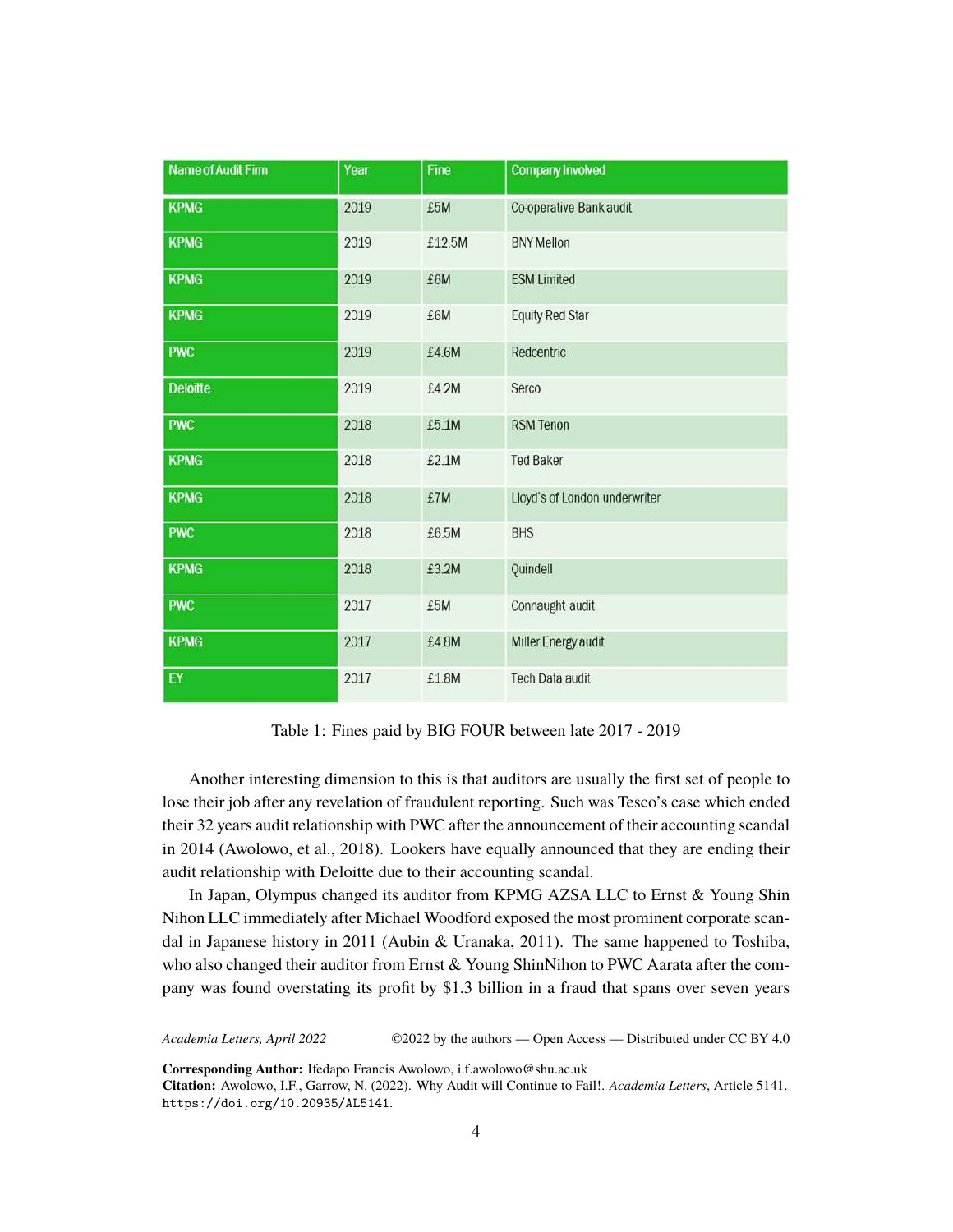(Inagaki, 2017). The issue then is, if auditors are not responsible for detecting fraud in the financial statement as they claimed, how is it that companies are usually quick to end their audit relationship after any revelation of fraudulent reporting?

This suggests that the business community demands auditors and the accounting profession to improve their fight against financial deception. However, this is somewhat difficult with the current accounting system and reporting and procedural auditing culture. Hence, the need for a system shift to forensic accounting.

#### **Forensic Accounting**

ACFE defined forensic accounting asthe use of professional accounting skills in matters involving potential or actual civil or criminal litigation, including, but not limited to, Generally Acceptable Accounting Principle; the determination of lost profit, income, assets, or damages; evaluation of internal controls; fraud; and any other matter involving accounting expertise in the legal system.

Forensic Accounting can simply be put as the use of accounting for legal purposes (Hopwood, et al., 2012). We defined forensic accounting in the context of financial statements as a high-level validation of financial information through an array of skills involving but not limited to accounting, auditing, law, criminology, psychology, economics, computer science in actual civil or criminal investigation.

Joshi (2006), emphasising the relevance of forensic accounting in fraud prevention and detection, observed that "auditors should be a watchdog and not be the bloodhound." This quote alone makes forensic accounting definition even simpler and helps differentiate a forensic accountant from other accountants and auditors. A forensic accountant is a bloodhound of bookkeeping (Crumbley, 2009).

These bloodhounds 'sniff out' fraud and criminal transactions in banks, corporate entities or from any other organisation's financial records. They 'hound' for the conclusive evidence. External auditors are known to only find deliberate misstatements, but forensic accountants deliberately find out misstatements. External auditors look at the numbers, but forensic accountants look beyond the numbers (Joshi, 2006). These are some of the attributes that make forensic accounting relevant in the fight against financial deception.

#### **Conclusion**

Our conclusion is that until present-day auditors are trained in forensic accounting skills, ethics, and principles and start acting like detectives, the way and manner in which fraud

*Academia Letters, April 2022* ©2022 by the authors — Open Access — Distributed under CC BY 4.0

**Corresponding Author:** Ifedapo Francis Awolowo, i.f.awolowo@shu.ac.uk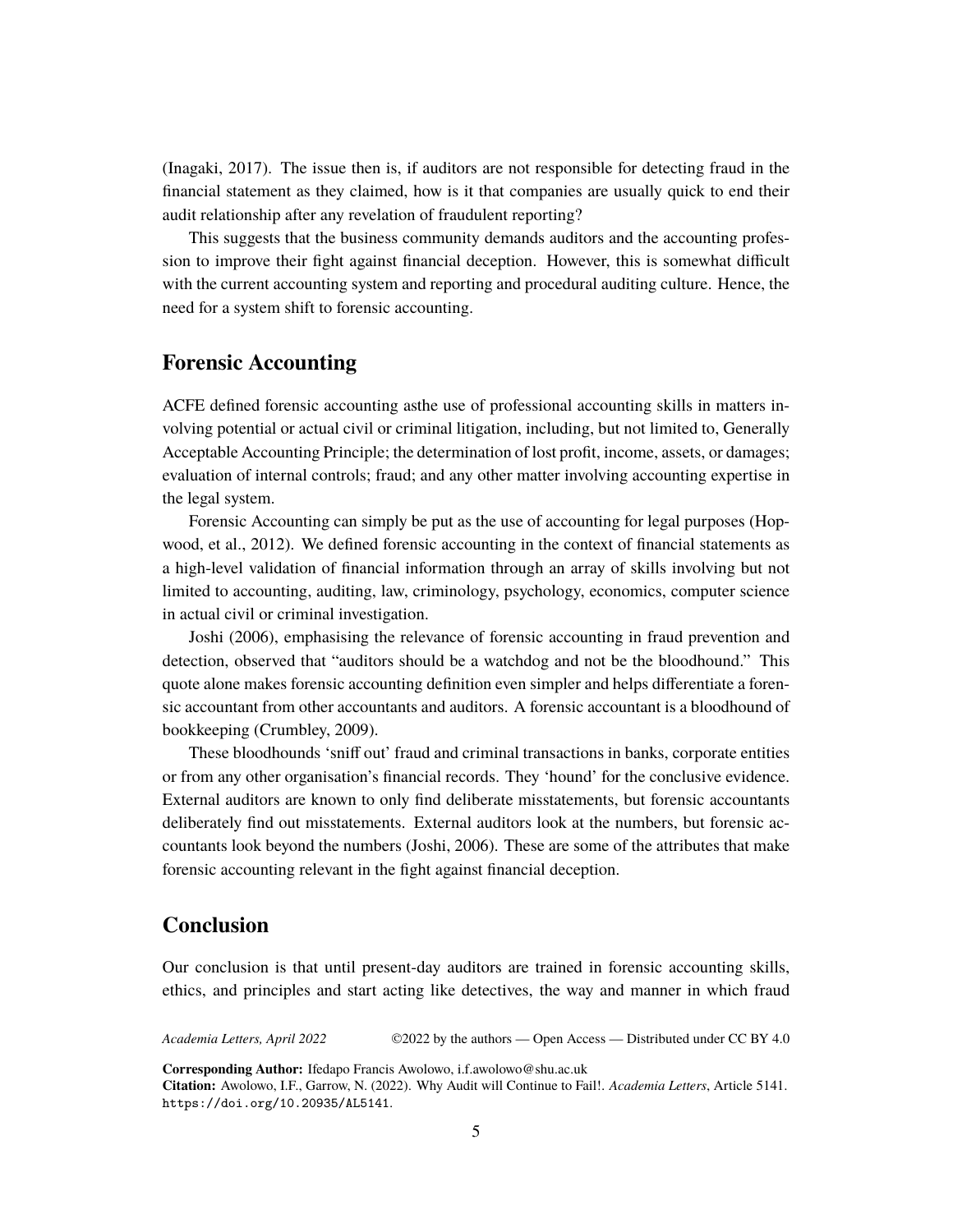is hidden in complex financial transactions will continue to threaten the integrity of financial reporting corporate governance. For the auditing profession to avoid more casualties in terms of audit failures and the corresponding fines that come with it, now is the time to evolve audit and embrace forensic accounting and accept fraud detection responsibility in the financial statement. Until this is done, audit will continue to fail and not too long from now, and it might become irrelevant to the capital market if the recommendations of the Brydon report are implemented.

*Academia Letters, April 2022*

©2022 by the authors — Open Access — Distributed under CC BY 4.0

**Corresponding Author:** Ifedapo Francis Awolowo, i.f.awolowo@shu.ac.uk **Citation:** Awolowo, I.F., Garrow, N. (2022). Why Audit will Continue to Fail!. *Academia Letters*, Article 5141. https://doi.org/10.20935/AL5141.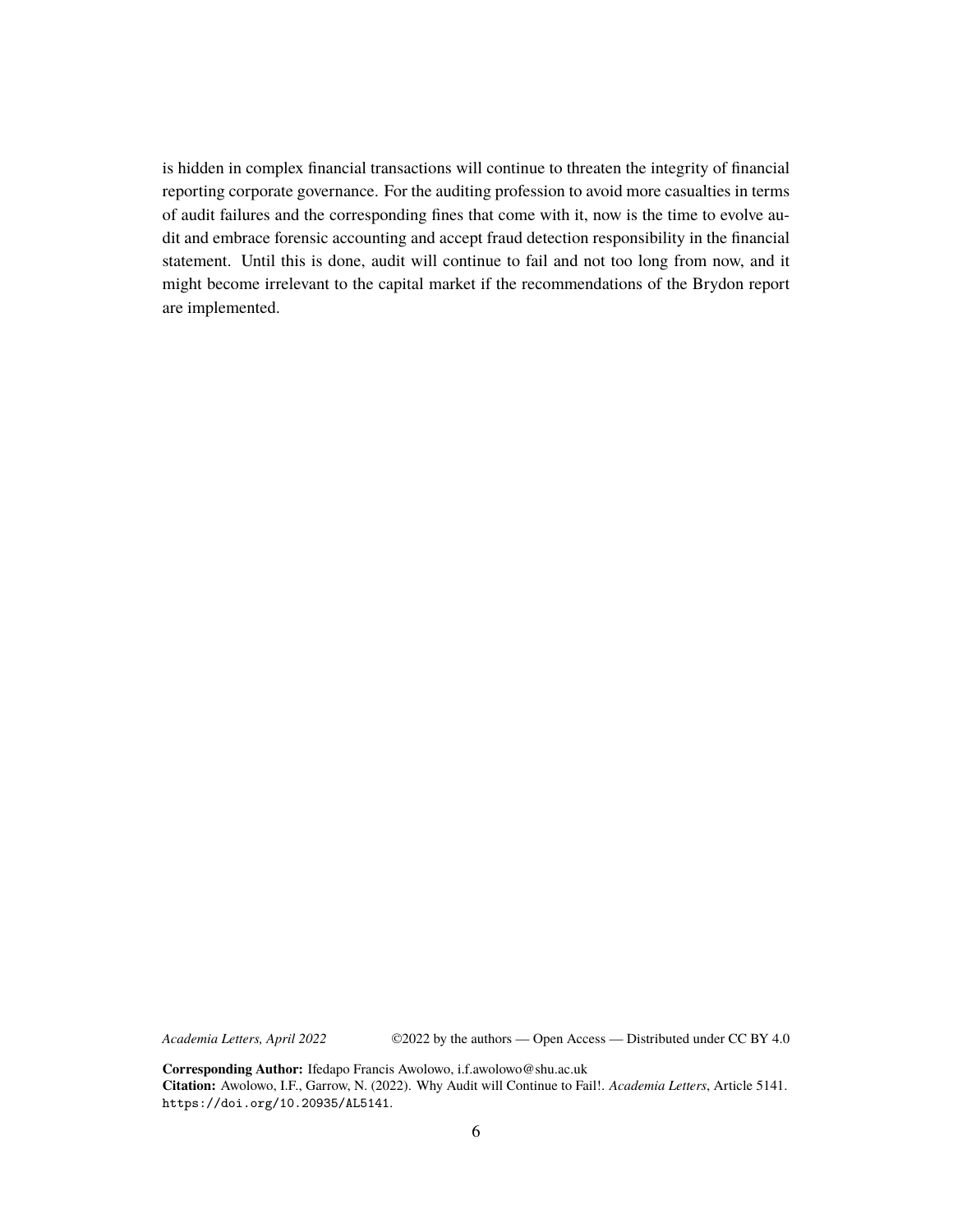#### **References**

- ACFE, 2018. *Report To The Nations On Occupational Fraud and Abuse,* Austin: Association of Certified Fraud Examiners.
- ACFE, A. o. C. F. E., 2016. *Fraud Examiners Manual.* International ed. Texas: ACFE.
- Aubin, D. & Uranaka, T., 2011. Analysis: Olympus scandal puts auditors under scrutiny. *Reuters*, 10 November.
- Awolowo, I. F., 2019. *Financial Statement Fraud: The Need for a Paradigm Shift.* Sheffield: Sheffield Hallam University.
- Awolowo, I. F., Garrow, N., Clark, M. & Chan, D., 2018. Accounting Scandals: Beyond Corporate Governance. *Journal of Modern Accounting and Auditing,* 14(8), pp. 399-407.
- Bhasin, M., 2013. An Emperical Investigation Of The Relevant Skills Of Forensic Accountants: Experience Of A Developing Economy. *European Journal of Accounting Auditing and Finance Research,* 1(2), pp. 11-52.
- Black, W. K., 2010. Epidemics of Control Fraud lead to Recurrent, Intensifying Bubbles and Crises. *Working Paper, University of Missouri-Kansas City.*
- Campbell, P., 2020. *Lookers reveals £46m loss after fraud investigation.* [Online] Available at: https://www.ft.com/content/3e860970-215b-45e7-a9d9-bc3dd1decdc6 [Accessed 30 January 2021].
- Castellano, J. G. & Melancon, B. C., 2002. *AICPA Statement on New Auditor Independence Position.* [Online] Available at: http://www.accountingweb.com/practice/practiceexcellence/aicpa-statement-on-new-auditor-independence-position [Accessed 4 July 2016].
- Colby, E. E., 2013. Financial statement fraud, Part 1. *CGA Journal,* pp. 1-5.
- Crumbley, L. D., 2009. So What Is Forensic Accounting?. *Accounting, Behaviour and Organization.*
- Garrow, N., Awolowo, I. F. & Growe, G., 2019. Annual Report: Fact or Friction. *Journal of Leadership, Accountability and Ethics,* 16(1), pp. 21-26.
- Hogan, C. E., Rezaee, Z., Riley, R. A. & Velury, U. K., 2008. Financial Statement Fraud: Insights from the Academic Literature. *Auditing: A Journal of Practice & Theory,* 27(2),

*Academia Letters, April 2022* ©2022 by the authors — Open Access — Distributed under CC BY 4.0

**Corresponding Author:** Ifedapo Francis Awolowo, i.f.awolowo@shu.ac.uk

**Citation:** Awolowo, I.F., Garrow, N. (2022). Why Audit will Continue to Fail!. *Academia Letters*, Article 5141. https://doi.org/10.20935/AL5141.